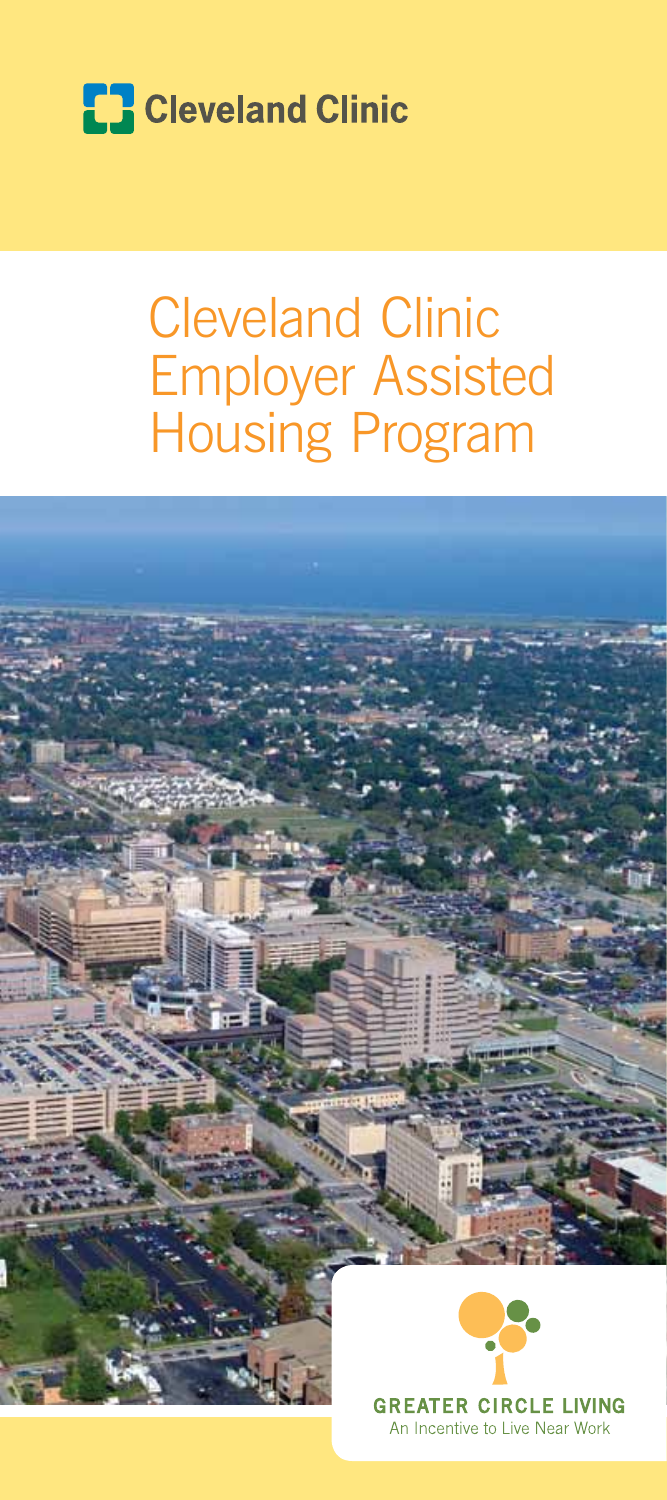

Cleveland Clinic Employer Assisted Housing Program

Owning your own home is part of the American dream. Helping you realize this dream is the Cleveland Clinic Employer Assisted Housing Program. This program is part of the Greater Circle Living (GCL) collaborative with the City of Cleveland, Cleveland Foundation, Fairfax Renaissance Development Corporation, and others to improve home ownership opportunities and to support the revitalization of neighborhoods.

Cleveland Clinic's home purchase program is a \$20,000 forgivable loan for Cleveland Clinic Main Campus employees. An additional \$10,000 loan is available to "working families" whose total household income is less than \$150,000. The loan can be used for down payment, closing costs or mortgage points associated with buying a home in the GCL target area. The loan is forgiven if the employee continues to work for Cleveland Clinic and occupies the residence for 60 months after purchase. Loans are secured with a 0% interest rate.

#### Employee Requirements for home purchase program:

- Employee must attend approved pre-purchase home buying counseling sessions
- Employee must put down 3% of the total purchase price
- • Employee must present a purchase agreement and proof of insurance for the home
- • Employee must occupy the purchased home which must be the primary residence Employer Assisted Housing Program

## Cleveland Clinic Employee Eligibility:

- Must be a benefits-eligible, full time (72 hours per pay period) Main Campus employee
- Part-time Main Campus employees are eligible after 2 years of service
- Eligible to apply upon written offer of employment

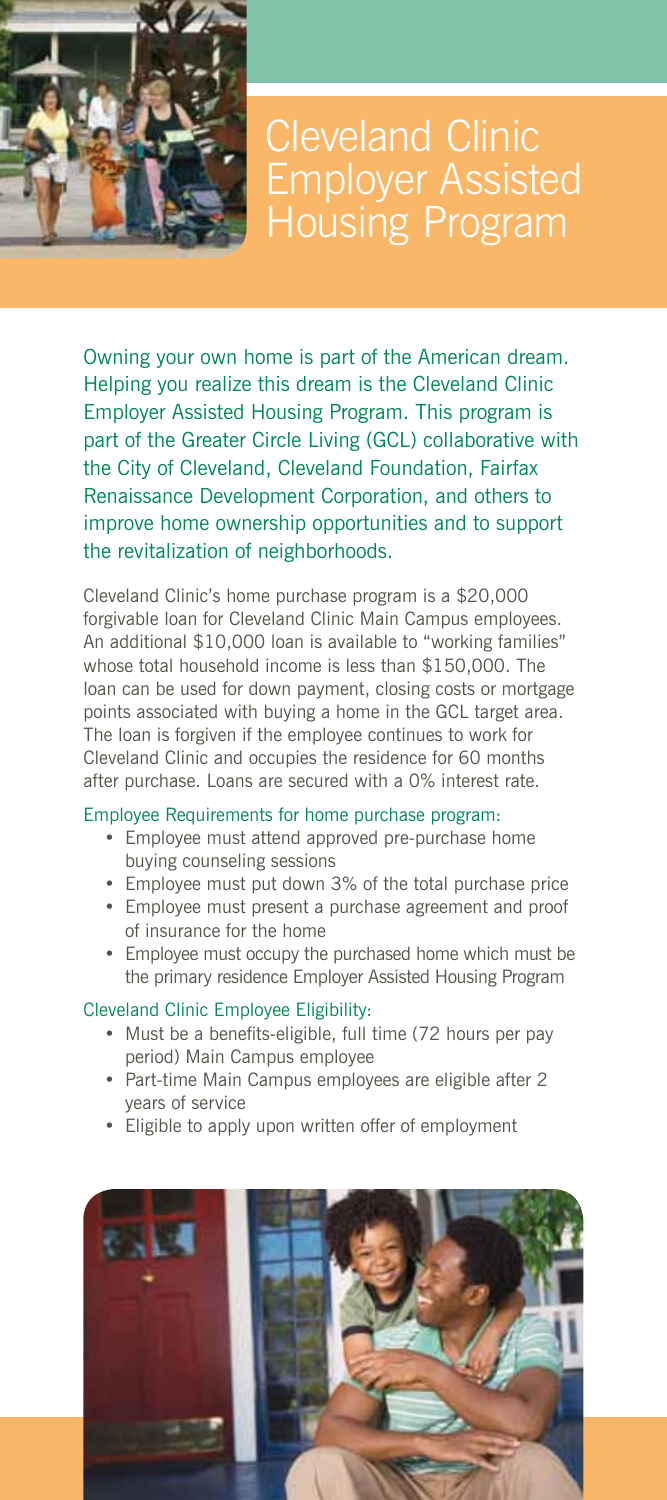

### Home Eligibility Requirements

- Home must be located in the designated GCL target area.
- One or two family homes and condos are permitted. Multi family units are prohibited. The purchase price of the home may not exceed the fair market value.
- Home must meet city housing code requirements.

#### Employee Priority Criteria

- • Assistance will be provided on a first come, first serve basis after all required documentation has been submitted and program funds are available.
- Only one application per household is allowed.
- Employees who have received assistance under the former Clinic Employer-Assisted Housing Program are eligible to apply.

#### Employee Commitment

- • Employee agrees to provide 60 months of continuous employment service to Cleveland Clinic Main Campus following down payment assistance award in order for loan to be forgiven.
- Employee must sign a promissory note and a 2nd mortgage to receive assistance. A lien is placed on the property and incrementally forgiven over 60 months.

#### Existing Homeowner Exterior Home Repair Program

The home repair program provides up to \$8,000 of matching funds for pre-approved exterior improvements for eligible employees who currently own homes in the designated GCL area. Employees must contribute at least a 25% match of investments in the improvements. There must be a written commitment from FRDC before beginning any of the exterior repairs. This program can only be used one time and must be primary residence.

#### Rental Assistance Program

The rental program provides one month's rental assistance for eligible employees up to \$1,400 (exclusive of deposit and first month). The rental reimbursement must be for a newly executed one-year lease in an approved facility in the designated GCL area. There must be a written commitment from the FRDC prior to the lease period. This program can only be used one time and must be primary residence.